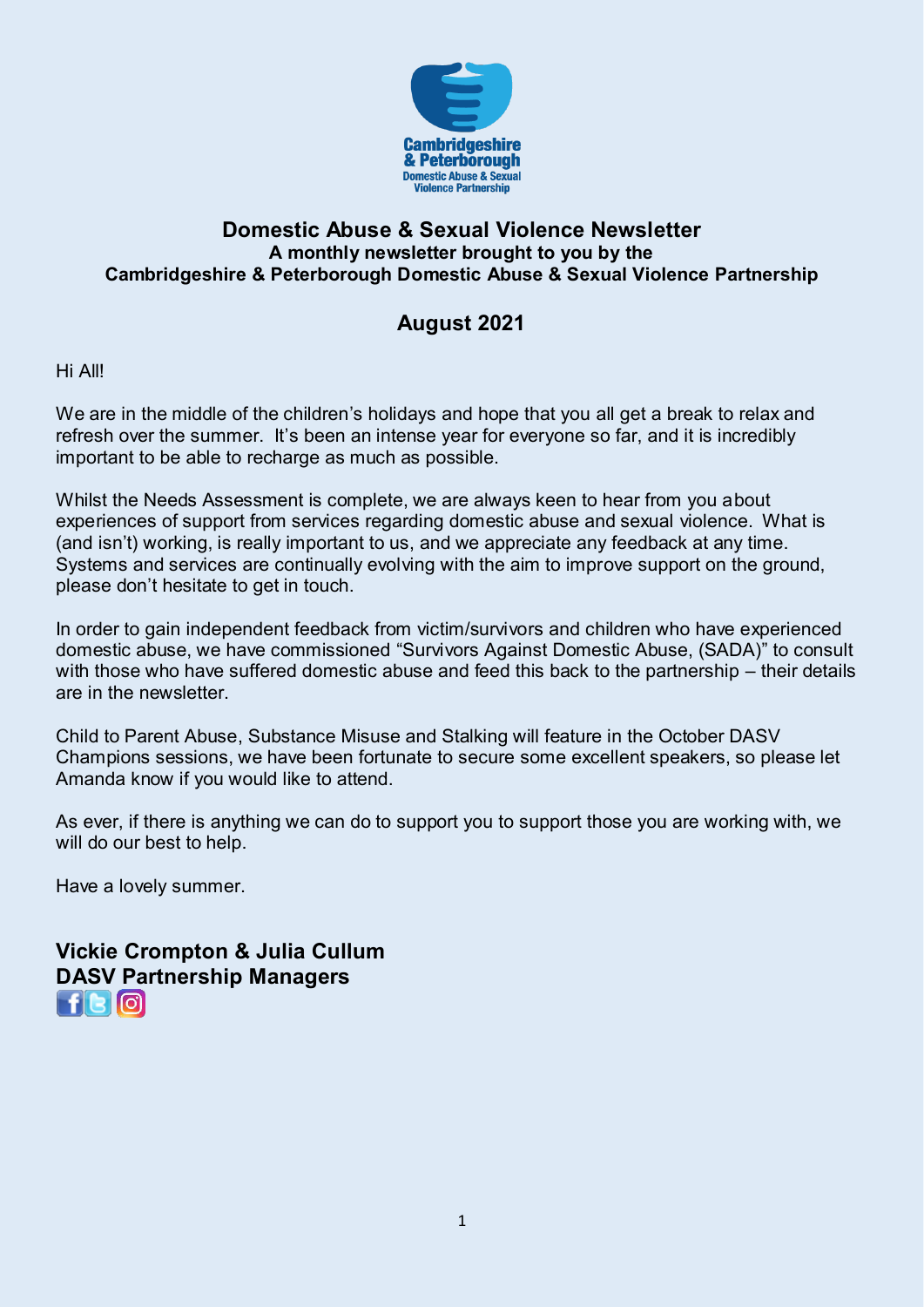#### **DASV Champions Network – October sessions**

The next sessions will be held in October, over Teams, the sessions will feature 3 presentations, one from CGL about substance misuse, PEGS [\(About Us | Pegs Support \(pegsupport.co.uk\),](https://www.pegsupport.co.uk/about) to talk about Child to Parent Abuse and Suzy Lamplugh Trust with an update on a new project running locally.

The dates of the sessions are below. To book a place, please email [DASVChampions@cambridgeshire.gov.uk](mailto:DASVChampions@cambridgeshire.gov.uk) 

 $19<sup>th</sup>$  October – 10am – 12.00pm

 $21<sup>st</sup> October – 2pm – 4.00pm$ 

 $26<sup>th</sup>$  October - 2pm  $-$  4.00pm

### **Older People's DASH pilot**

Older people experience domestic abuse at similar rates to younger people but evidence shows they are less likely to report the abuse or seek support. In addition, older people are just as likely to be abused by a family member as by an intimate partner.

Older people's experiences of domestic abuse have some unique features compared to younger victims/survivors such as increased risk due to health or disability issues and potential abuse from family members providing care. This can mean that using the standard DASH Risk Assessment Checklist results in a lower risk score for older victims/survivors so professional judgement becomes paramount, however PJ can vary depending on the knowledge of the practitioner.

To try to address these issues, we are piloting an Older People's DASH for a 6 month period from 1st August 2021 across Health and Social Care (although practitioners and volunteers from any organisation working with older people are encouraged to use it as well). The OP DASH is for use with victims/survivors of domestic abuse aged over 60.

You can access the OP DASH on our website at [Welcome to Cambridgeshire DASV Partnership](https://www.cambsdasv.org.uk/website/older_people/567583)  [\(cambsdasv.org.uk\).](https://www.cambsdasv.org.uk/website/older_people/567583) We have also developed some guidance for any professional working with older people and domestic abuse - this is available below right but is still in draft form at present.

#### **New service to gather feedback from domestic abuse survivors and their children**

As part of new statutory duties placed on local authorities by the Domestic Abuse Act, Cambridgeshire County Council have commissioned Survivors Against Domestic Abuse (SADA) to gather feedback from victims/survivors and children across Cambridgeshire and Peterborough. SADA will be collating the experiences of using a range of services from victims/survivors and children who have experienced domestic abuse through a project which commences on the 1st of September 2021.

The project will run for 12 months and work with partners to feedback on the services the clients received from the different agencies across the county.

For more information please contact SADA at [SADAfeedbackproject@stevenage.gov.uk](mailto:SADAfeedbackproject@stevenage.gov.uk) or call 07923253332.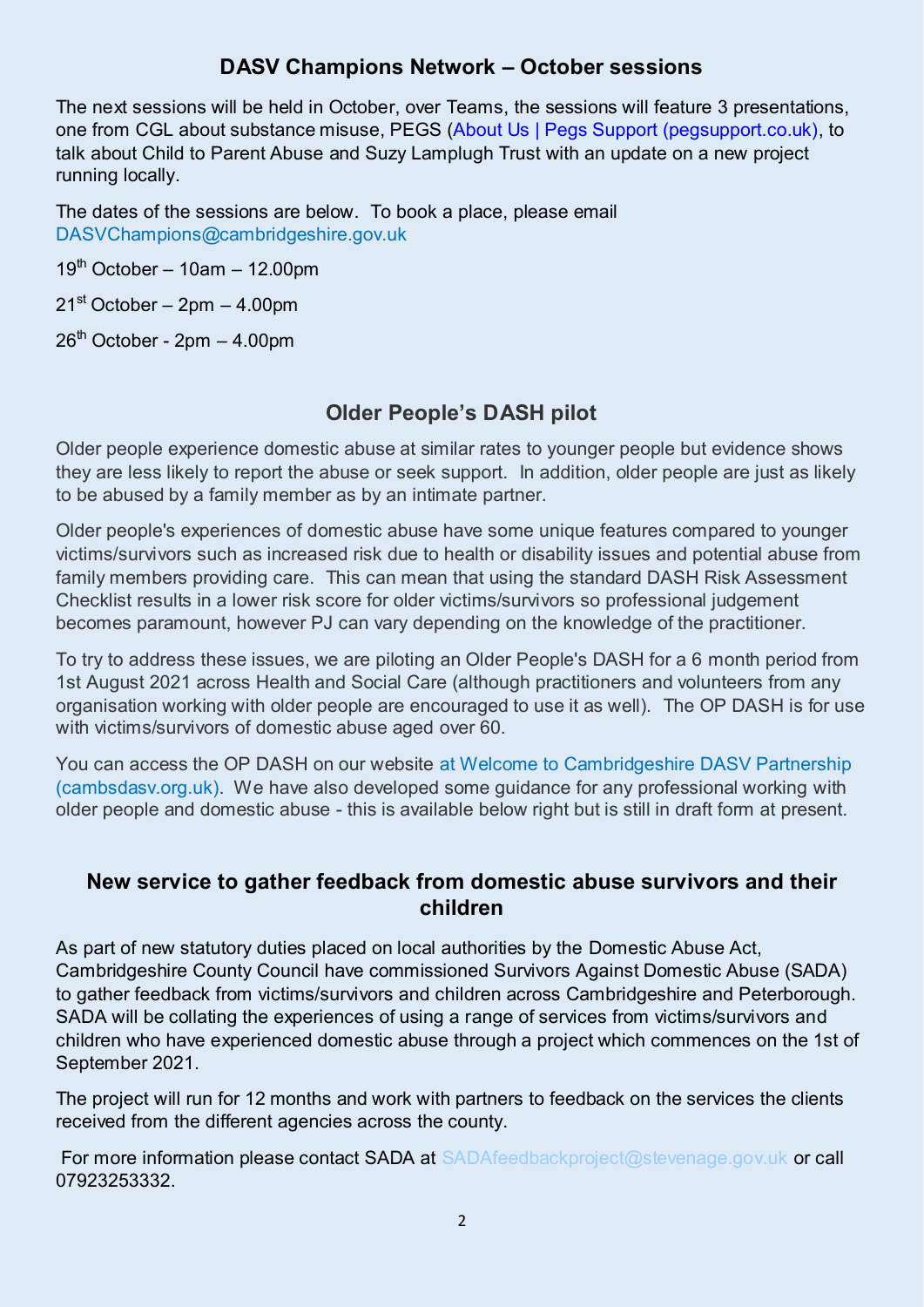# **Update from NSPCC**

As of 1.7.21, the NSPCC Peterborough Service Centre is in a period of consultation whilst we consider proposals by the NSPCC to change the model by which we deliver our services to children and families. The consultaion period is due to conclude on 11.08.21

Until that date – and possibly beyond – we will not be accepting any new referrals. Please do not send in any referral forms as these will be returned to you.

We are still operating a duty system and will endeavour to offer guidance and/or signposting to other services where we can. To access this service, please sent an email to [peterborough@nspcc.org.uk](mailto:peterborough@nspcc.org.uk) and request a call back, or call our office number on 01733 207620 and ask to be put through to the duty worker.

### **The Hideaway by Pam Smy**

Billy McKenna packs his bags and leaves home. He just can't bear what's happening at home any more. He seeks out a hiding place in the graveyard on the edge of town, and there he meets an old man who is trying to prepare the graveyard for a strange, secret event. As Billy helps the stranger he thinks about the life he has left behind and wonders about the mystery unravelling around him. Can he ever go back? Will things ever be different?

One magical evening he understands what he needs to do.

Pam Smy is an illustrator and author from Cambridge. She worked closely with the Cambridgeshire & Peterborough Domestic Abuse & Sexual Violence Partnership to develop the storyline around what Billy is experiencing at home. The Partnership are able to offer a hardback copy of the book free to all primary schools in Cambridgeshire and Peterborough and all libraries will also have a copy. The book is recommended for age 9+

Pam Smy has some availability after September to give talks about making the book, the illustrations and the ideas or do run writing and drawing workshops around the themes in the book. If you're interested in a visit from Pam, please contact [Amanda.Warburton@Cambridgeshire.gov.uk](mailto:Amanda.Warburton@Cambridgeshire.gov.uk) 

# **Free Online Training**

Alpha Vesta are offering some free training webinars on a variety of domestic abuse related topics including Domestic Abuse & Eating Disorders, DA and Pets, and DA in the Workplace. For more information and booking, please visit [Alpha Vesta CIC Events | Eventbrite](https://www.eventbrite.co.uk/o/alpha-vesta-cic-30277303852)

**On Friday 10th September 2021** they have a free 2 hr Webinar is for professionals in the legal arena looking for increased knowledge and understanding of domestic abuse as well as the family court system. The session is also suitable for someone trying to support a victim or survivor of domestic abuse through the Family Court system or a victim or survivor themselves.

[https://www.eventbrite.co.uk/e/domestic-abuse-and-family-court-tilting-the-axis-tickets-165256774461](https://hes32-ctp.trendmicro.com/wis/clicktime/v1/query?url=https%3a%2f%2fhs%2d14496108.t.hubspotfree%2dhf.net%2fe2t%2ftc%2fVXb3208bH%2d9fW6KbZ%2dc4WQSJlW65wf3Z4vPl2yN3kz7Ck5kbT5V3Zsc37CgZ5pVw6sgM6cTVydW1pfYTD4TrMpFVGTyhz56bKy3W3zt6bZ5Dp7qJW47nDd72p5mxmN6QpJ88VbxWrVV8YNZ1VzLFRW3Bcc%5fm7q9qjsW4FxNq76w2rKZN8t641bslrH8W6k%5fbCK4BzG%2dMW5CZx7W4bzbqsW24v1649kXwpZW63LhMc23RNrsW5NZ3S88vxVKlW8BgbWx3qBkdLW5ngB%5f44rDd3%2dW1r1RZH9315%5fDVkJZX933%2dFXRW8%2dwyB46%5f5G4cV%2dtYhD6n0QF0W1jwyQZ7mh6hlW1SMFst8p6p5VW5%2d%2dLq12cr7PkW8JmppB1dzv36W43wJ%2d%5f8NDyvvW36L3td8ygp58W2F1bwJ1LKvSPW1nr2L21w%5fMPPN5%5fgmM0zv8DJW69rZK58bmnmXW8bWSrT4xY6bY3kch1&umid=141acb5b-27a0-40bb-b784-0d82d4b336fc&auth=73bef1691750f88fd854efaaa37c6473a4e78491-4ec3d935deb06fc798b60cb78ea0d271211d0963)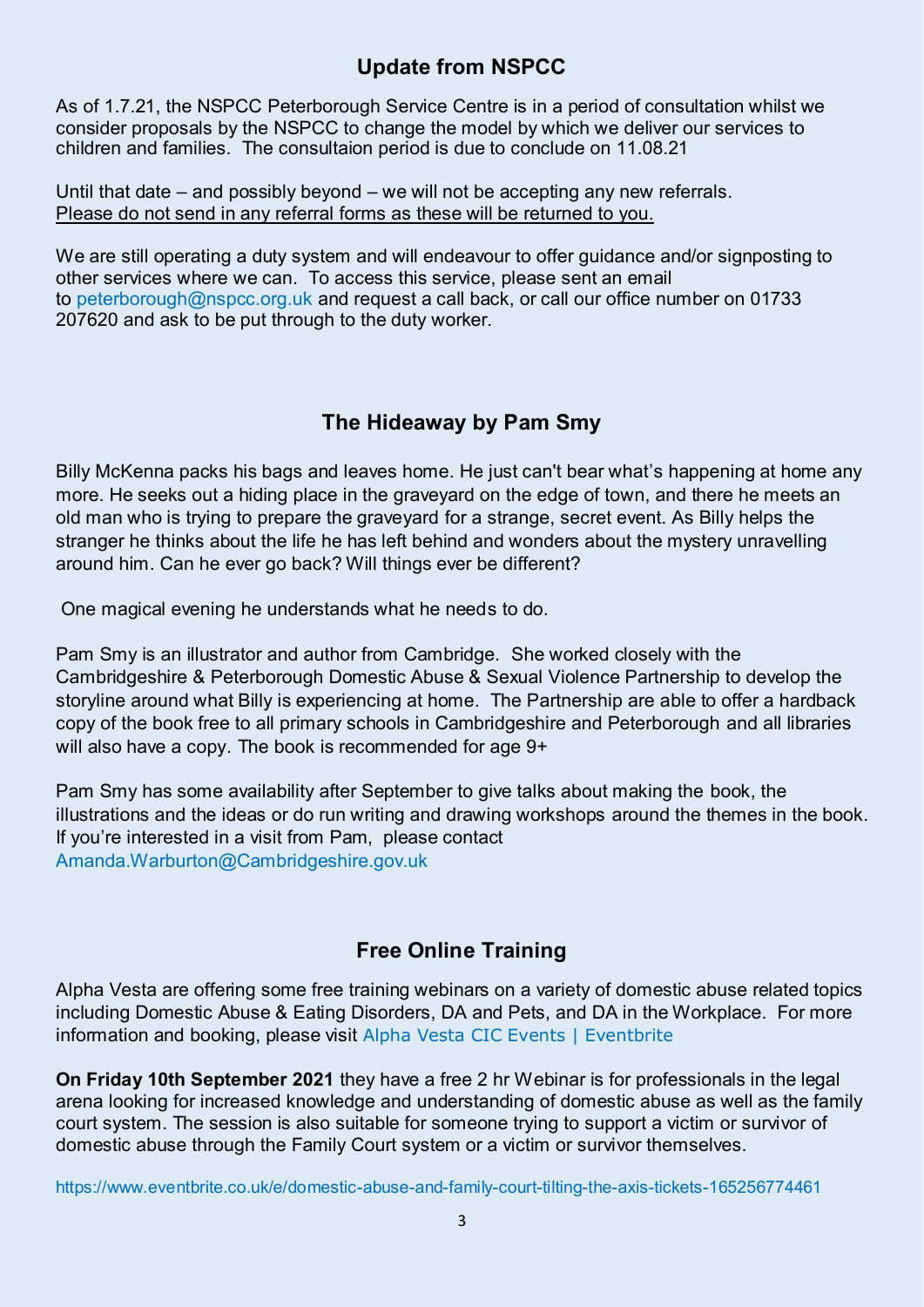### **Update from Cambridge Women's Resource Centre**

Both our Cambridge and Peterborough centres are fully open and welcoming clients for face-to-face support sessions and groups. See our timetables below to find out what's on or just pop in for a cup of tea.

| <b>Campridge sessions &amp; Groups</b> |                                                |  |
|----------------------------------------|------------------------------------------------|--|
| <b>Course Name</b>                     | Date & time                                    |  |
| <b>Walking Group</b>                   | Mondays 11am - 12pm                            |  |
| <b>Book Club</b>                       | 4th Tuesday of the month, 2 -3pm               |  |
| <b>Coffee Morning</b>                  | Wednesdays 11am - 12pm                         |  |
| Art Drop In                            | Thursdays $12.30 - 2.30$ pm                    |  |
| <b>Mailable Materials</b>              | Tuesdays to 17 August $12.30 - 2.30$ pm        |  |
| <b>Material Things</b>                 | Tuesdays $7^{th}$ Sept - 12 Oct 12.30 - 2.30pm |  |
| sewing course                          |                                                |  |
| <b>Future Options</b>                  | Wednesday 18 August 12pm - 2pm                 |  |

#### **Cambridge sessions & Groups**

#### **Peterborough Sessions & Groups**

| <b>Course Name</b>        | Date & Time                                                 |  |
|---------------------------|-------------------------------------------------------------|--|
| <b>Coffee Morning</b>     | Mondays, 11am - 12pm                                        |  |
| <b>Book Club</b>          | Fridays, 1-3pm                                              |  |
| <b>Healing Trauma</b>     | Fridays $3^{rd}$ Sept – $8^{th}$ Oct, 10am                  |  |
| <b>Healthy Living</b>     | Fridays 6 <sup>th</sup> August - 10 <sup>th</sup> Sept 10am |  |
| <b>Finding Your Voice</b> | Wednesdays $8^{th}$ Sept - 13 <sup>th</sup> Oct             |  |
|                           | 1pm                                                         |  |
| <b>Art Class</b>          | Tuesday 10 <sup>th</sup> August 1pm                         |  |
| Soup Making               | Thursday 19 <sup>th</sup> August, 10am - 12pm               |  |

We are running Book Club once a month and this month's book is 'Women who Run With The Wolves' by Clarissa Pinkola Estés. We would welcome new members to Book Club.

During the school holidays Angie will also be offering crafting courses in Peterborough. Children are welcome to join in for the Origami session when accompanied by an adult.

If you'd like to come along to any courses in Cambridge contact us at [info@cwrc.org.uk](mailto:info@cwrc.org.uk) or call 01223 321148 to sign up. Priority is given to women working less than 24 hours per week.

If you'd like to come along to courses or summer holiday activities in Peterborough, please contact [angie@cwrc.org.uk](mailto:angie@cwrc.org.uk) or call 01733 889354 for more information.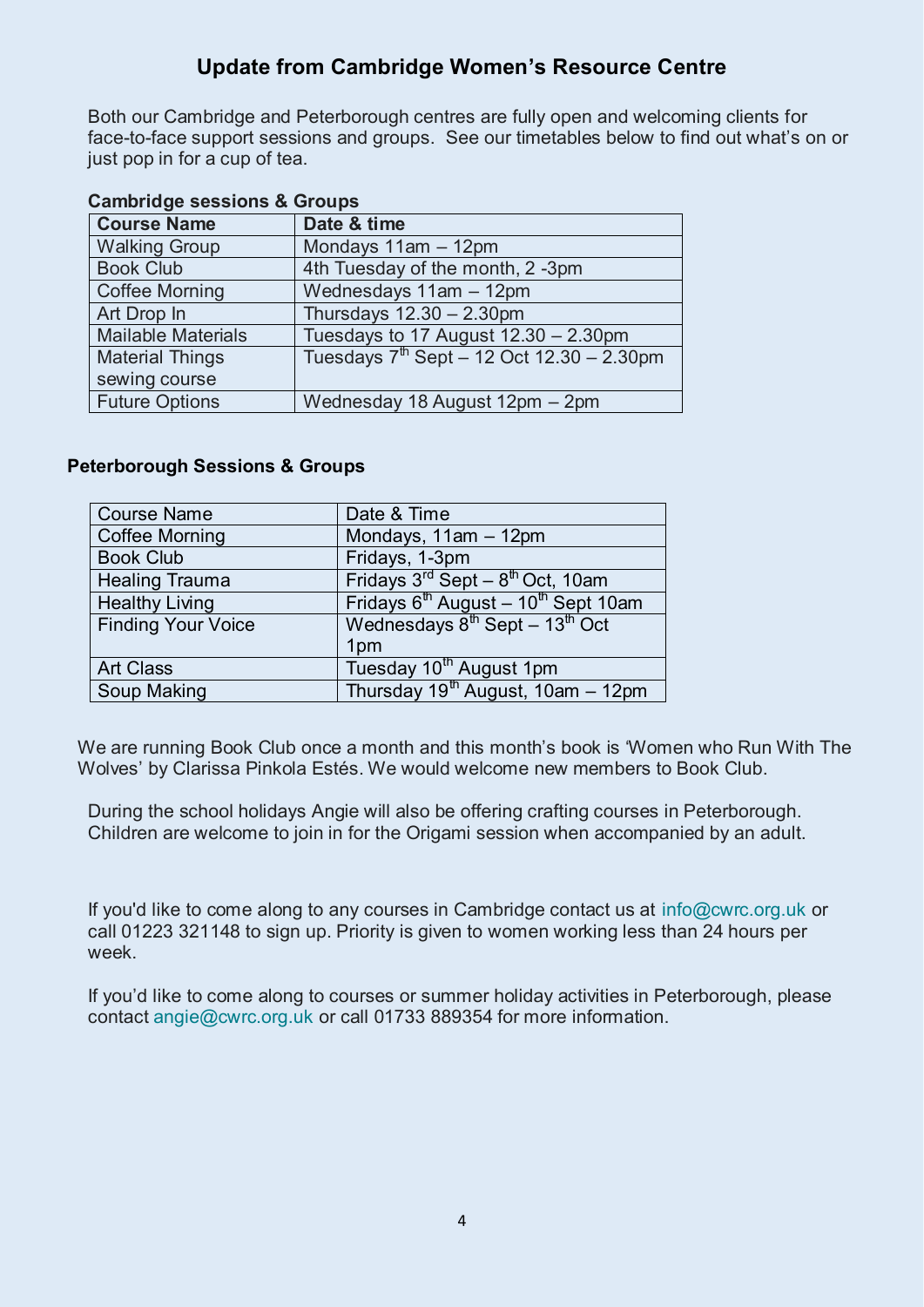# **Survivors UK report – Silenced Survivors**

Survivors UK carried out **a** survey earlier this year to explore the prevalence of sexual violence and silence amongst men who identify as gay or bisexual. The findings indicate that gay and bisexual men are widely affected by sexual violence in various spaces, in various ways, and their journey of recovery (including accessing support) is highly variable. It is important to note that the sample size was relatively small (505) but Survivors UK are keen to repeat the research with a wider sample size in the future.

Key findings:

- 45% of men said they had experienced a sexual assault
- 37% did not feel able to speak to anyone about the assault
- 18-44 year olds are more likely to report sexual assault to the police

Read the full report and recommendations for improvements to services at [Silenced-Survivors-A](https://www.survivorsuk.org/wp-content/uploads/2021/07/Silenced-Survivors-A-report-by-SurvivorsUK-.pdf)[report-by-SurvivorsUK-.pdf](https://www.survivorsuk.org/wp-content/uploads/2021/07/Silenced-Survivors-A-report-by-SurvivorsUK-.pdf) 

#### **What Works for child victims of domestic abuse?**

**Researchers from UCL** are hoping to improve understanding of 'what works' for children and families who have experienced domestic violence and abuse and/or child maltreatment.

They would like to invite you to take part in an online survey to rate the importance of outcomes that they have identified by reviewing evidence and by talking to different people (e.g. survivors, practitioners/clinicians and professionals responsible for policy and commissioning services).

They are looking for experts in domestic violence and abuse or child maltreatment which includes being a survivor of or working (e.g. practice, policy, research, commissioning) in domestic violence and abuse or child maltreatment. If you are interested in finding out more, please contact Claire at [c.powell@ucl.ac.uk](mailto:c.powell@ucl.ac.uk).

# **Court Support report findings**

This report was commissioned by the Domestic Abuse Commissioner to shine a spotlight on the support victims and survivors of domestic abuse receive in both the criminal and family justice system.

Recommendations include

- Better strategic support, coordination and understanding of sexual violence.
- Need for urgent action on court backlogs and increased long-term investment.
- Recognising the role of Idvas as an integral part of court systems
- Realising 'trauma-informed' courts and driving cultural change

The full report can be read at Court Support Mapping Report - DAC Office and SafeLives.pdf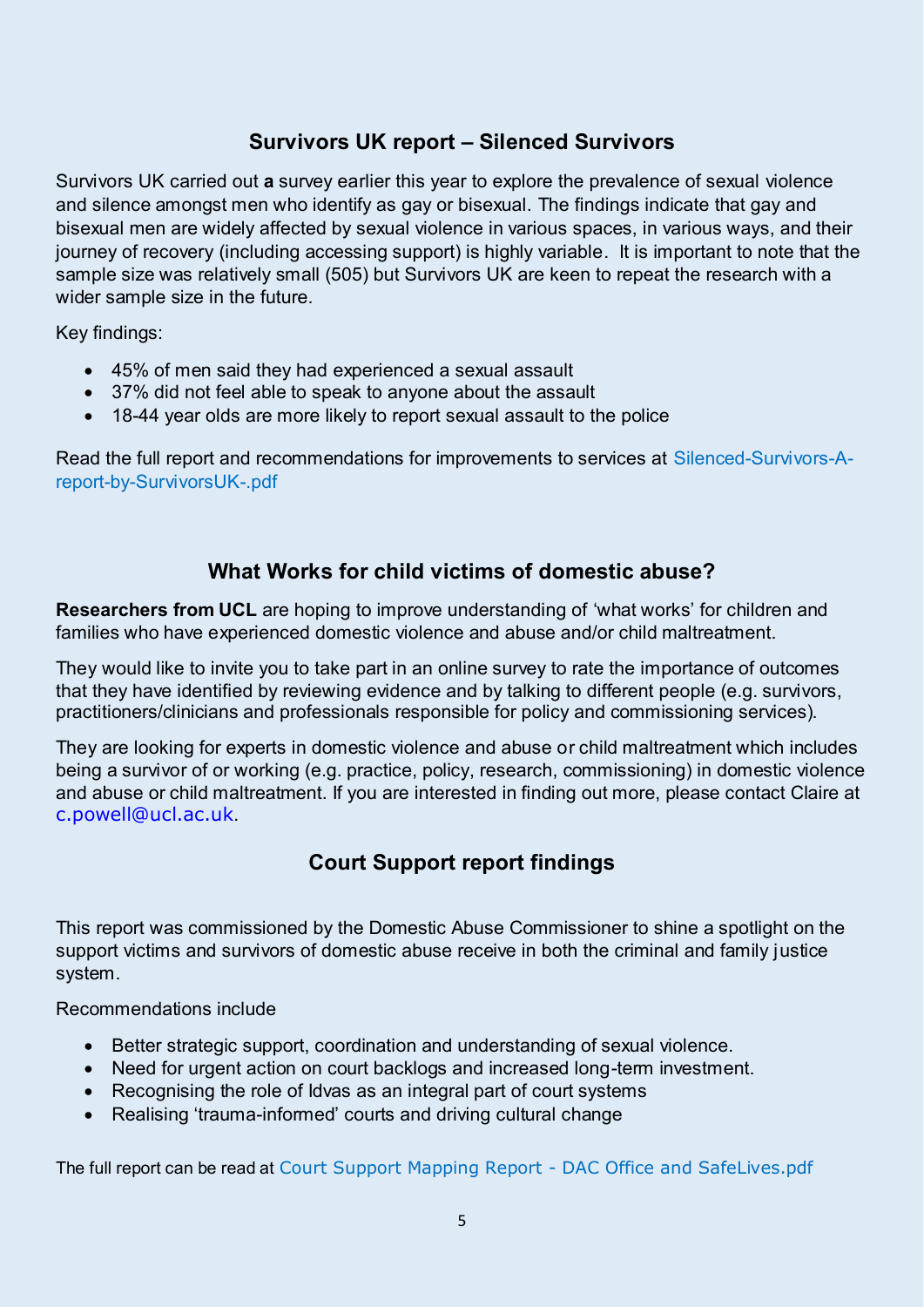# **Capacity currently available in the** *For Baby's Sake* **Service in Cambridgeshire**

As you will hopefully know, *For Baby's Sake* works in partnership with Cambridgeshire County Council to provide life-changing support to families where domestic abuse is a feature of the relationship, and where parents have generally experienced trauma in their backgrounds. This is an important collaboration that is in place to help us collectively to improve outcomes for vulnerable children.

*For Baby's Sake* works with families who might otherwise be at risk of meeting the criteria for statutory children's services intervention under child in need or child in need of protection processes. The service is open to families living in **Cambridge City, East and South Cambridgeshire** and who meet the referral criteria.

We are seeing a significant increase in the birth rate at present, and it is vital that we use all available resources to support families in need in these very challenging times. *For Baby's Sake*  has capacity to support vulnerable families available now.

So I am asking that all managers in children's services consider whether the families with unborn babies known to our services and who meet the *For Baby's Sake* referral criteria would benefit from the specialist intervention provided by *For Baby's Sake.* If you think a family would benefit from the service, please contact the *For Baby's Sake* team for discussion without delay. I would also ask all practitioners to consider families they are working with, and discuss with your managers any who you think would benefit from the *For Baby's Sake* programme; you might want to contact the *For Baby's Sake* team to check eligibility first.

This would include referrals into the MASH that do not reach criteria for children's social care, but meet the *For Baby's Sake* referral criteria as well as families open to our early help services. Assessments by children's social care teams should also always consider whether the *For Baby's Sake* programme can offer an appropriate intervention. Managers should explicitly consider this at the 15 day review point, and discuss a referral with *For Baby's Sake* if the criteria is met.

Referrals to the *For Baby's Sake* service should also be considered for families open to our Family Safeguarding teams and who are being stepped down to early help, where they meet the criteria.

The leaflet attached provides more information about this valuable service, including who is eligible, and how to make contact to discuss a referral.

As I say, this is a valuable resource – so please let's make sure we make full use of it for the benefit of eligible vulnerable children and families.

The *For Baby's Sake* team can be contacted by email at: [forbabyssake@cambridgeshire.gov.uk](mailto:forbabyssake@cambridgeshire.gov.uk) 

Or by telephone on: 01223 715622

Thanks and best wishes

Lou

**Lou Williams**

**Director of Children's Services**

**Peterborough City & Cambridgeshire County Councils**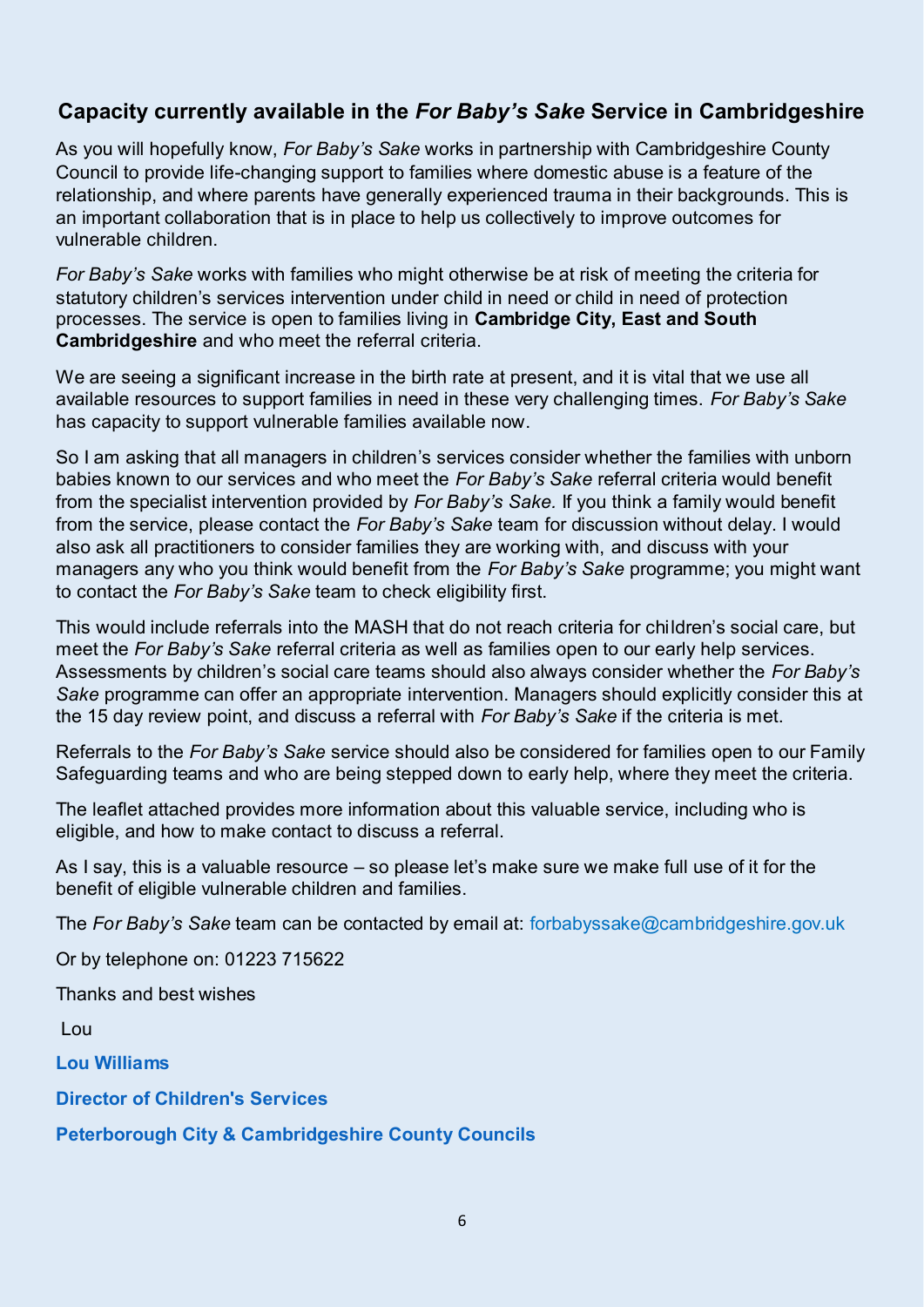### **Updates from Children's Safeguarding Board**

We are pleased to share the new Peterborough and Cambridgeshire Safeguarding Children Partnership Board's – **Child Sexual Abuse resources** with you.

The information and training materials have been developed in partnership with young people, parents / carers and professionals from across the County. A huge thank you to all the people who participated in the surveys and task and finish groups.

The resources are available at [https://www.safeguardingcambspeterborough.org.uk/children](https://www.safeguardingcambspeterborough.org.uk/children-board/professionals/csa/)[board/professionals/csa/](https://www.safeguardingcambspeterborough.org.uk/children-board/professionals/csa/) and includes;

- an updated partnership CSA Strategy,
- an updated partnership Online Abuse Strategy
- localised CSA assessment tool (this replaces the Brook Traffic Light Tool as the locally agreed tool)
- links to recorded CSA training [\(https://youtu.be/XE9L\\_FYA4fc\)](https://youtu.be/XE9L_FYA4fc) and training on the SARC [\(https://youtu.be/7u5v0C3-YCw\)](https://youtu.be/7u5v0C3-YCw) (that can be watched at your convenience)
- Virtual training (SWAYS) on sexual violence and safeguarding
- briefings,
- leaflets
- other resources.

We are currently developing a virtual SWAY to support practitioners in using the local tool - this will be available shortly.

We are also please to share the updated Peterborough and Cambridgeshire Safeguarding Children Partnership Board's – **Child Exploitation Strategy** with you.

The strategy and supporting resources have been developed in partnership with both young people and professionals from across the County. A huge thank you to all the people who participated in developing this work.

Please find a link to our webpage on exploitation

[https://safeguardingcambspeterborough.org.uk/children-board/professionals/exploitation/.](https://safeguardingcambspeterborough.org.uk/children-board/professionals/exploitation/) The page contains lots of information and resources including;

- an updated partnership Child Exploitation Strategy,
- an updated partnership Online Abuse Strategy
- links to recorded CSA training [\(https://youtu.be/XE9L\\_FYA4fc\)](https://youtu.be/XE9L_FYA4fc) and training on the SARC [\(https://youtu.be/7u5v0C3-YCw\)](https://youtu.be/7u5v0C3-YCw) (that can be watched at your convenience)
- Virtual training (SWAYS) on sexual violence and safeguarding, Child exploitation and online abuse
- leaflets
- other resources.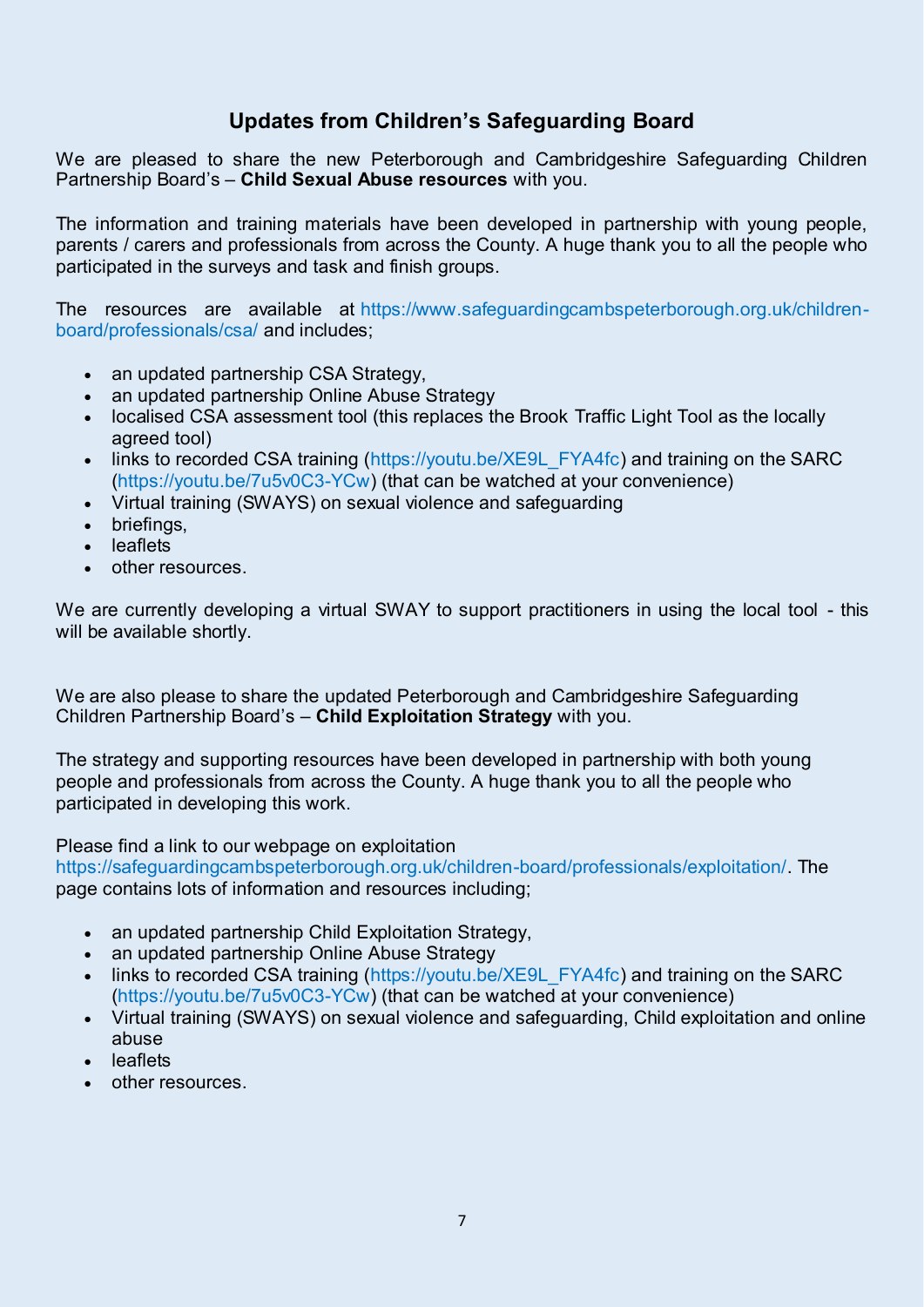### **APPG Inquiry into Mental Health and Domestic Abuse**

#### Call for evidence: **launched 7th July 2021 – closing deadline 24th September**

#### **2021**

The All-Party Parliamentary Group on Domestic Violence and Abuse has launched a call for evidence for an inquiry into domestic abuse and mental health and would like to hear from you.

Domestic abuse can have a devastating and long-lasting impact on the mental health of survivors and their children and causes significant trauma. For groups facing forms of discrimination and inequality these impacts are compounded further still.  Survivors also report that perpetrators use mental ill-health as a key tactic as part of control and abuse, and that the current health system response fails to meet their needs.

The inquiry will focus on the barriers and issues currently faced by survivors of domestic abuse when seeking support for their mental health, and how to address these

barriers. The Group invites written evidence from survivors, experts, academics and practitioners on the barriers and recommendations to meet the mental health needs of survivors. 

If you want to submit evidence to the inquiry, **[please read the terms of reference available here.](https://www.womensaid.org.uk/wp-content/uploads/2021/06/Terms-of-Reference_APPG-Inquiry_Domestic-Abuse-and-Mental-Health.pdf)** To submit written evidence to the inquiry please email your submission in a **word document** to [appg@womensaid.org.uk](mailto:appg@womensaid.org.uk) **by 24th September 2021**. Please ensure any submissions adhere to the **word limit (1,500 words),** and provide the information outlined in the [terms of reference.](https://www.womensaid.org.uk/wp-content/uploads/2021/06/Terms-of-Reference_APPG-Inquiry_Domestic-Abuse-and-Mental-Health.pdf) 

#### **Cambs Against County Lines**

Cambridge Community Safety Partnership, has launched the **Cambs Against County Lines** campaign, to help prevent the criminal exploitation of young and vulnerable people.

'Cambs Against County Lines' follows on from a 2020 survey by Cambridge Community Safety Partnership on drugs violence and gangs in Cambridge. The campaign, funded by the Police and Crime Commissioner for Cambridgeshire and Peterborough, aims to raise awareness amongst young people and adults in Cambridge city of the risks around county lines drug dealing and to help young people and members of the community to recognise the signs of the related grooming process. On behalf of the Cambridge Community Safety Partnership, a bespoke Cambridgecentred video (by [AlterEgo](https://emea01.safelinks.protection.outlook.com/?url=http%3A%2F%2Fwww.alteregocreativesolutions.co.uk%2Fcountylines%2F&data=04%7C01%7C%7C97668af9fed04c52dcec08d9503f8cb2%7C84df9e7fe9f640afb435aaaaaaaaaaaa%7C1%7C0%7C637629056132954970%7CUnknown%7CTWFpbGZsb3d8eyJWIjoiMC4wLjAwMDAiLCJQIjoiV2luMzIiLCJBTiI6Ik1haWwiLCJXVCI6Mn0%3D%7C1000&sdata=TUM8WzmoA%2Fc15YiW%2FvjDaL2H2oo4NW5vbtMNsJLp2Dk%3D&reserved=0) Creative Solutions) was commissioned and a resource pack available for schools and the local community.

The resource focuses on a young man named Dex involved in county lines and goes through "Dex's 6-point business model" where he talks about grooming young people to work for him as part of his county lines operation. As well as the video resource, a resource package is available for schools, primarily targeted for Key Stage 3, in Cambridge.

There are two initial **'train the facilitator'** sessions taking place early August but there are likely to be more of these training sessions going forward to ensure that anyone watching the film also has access to the additional resource pack delivered by someone appropriately trained in delivering sessions about a difficult subject matter such as this.

There will also be virtual community engagement sessions over the summer with dates to be confirmed. For any further information, email: [countylines@cambridge.gov.uk](http://countylines@cambridge.gov.uk/)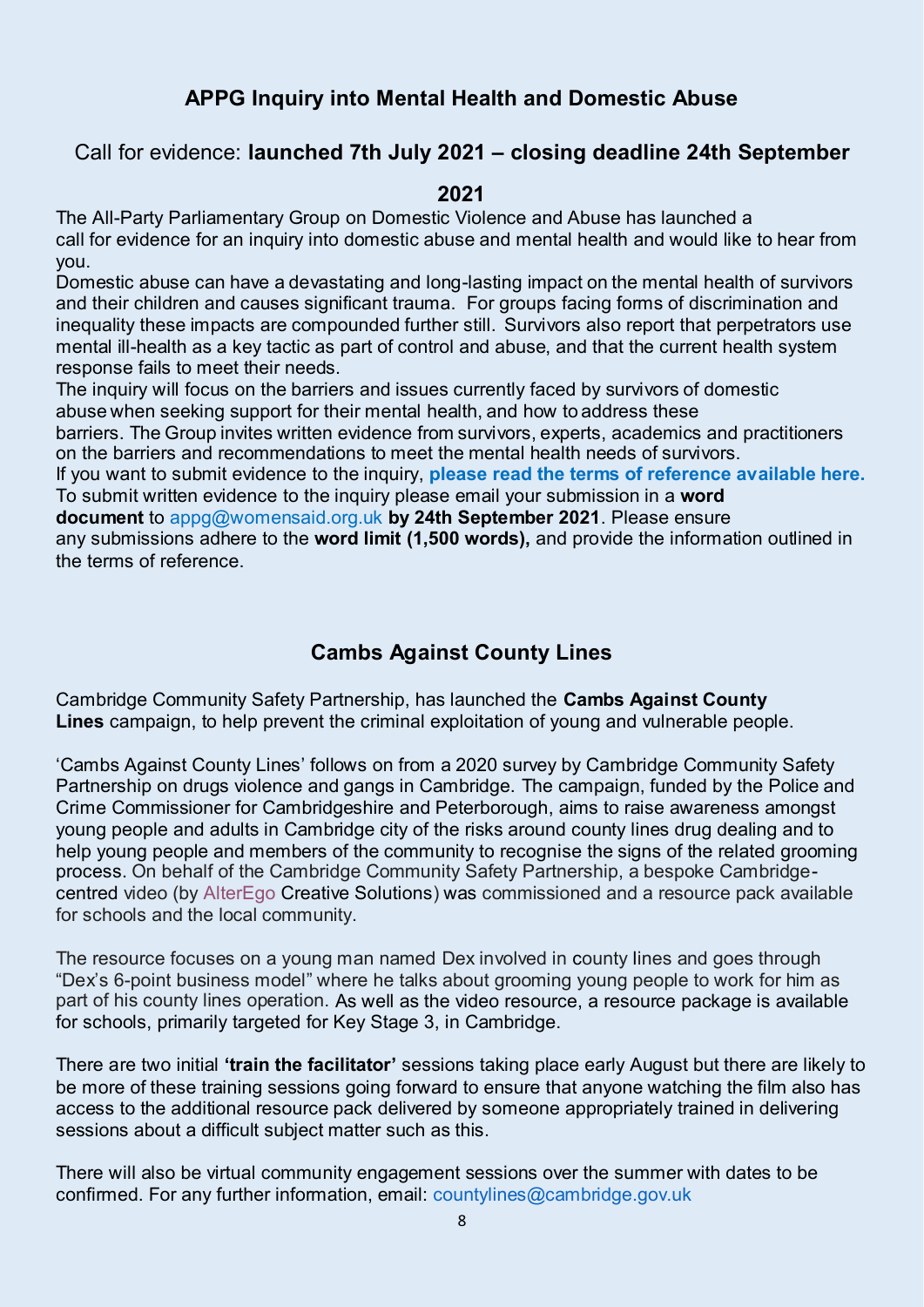#### **6 Moments that Matter report**

A new report has identified the 6 Moments That Matter in which survivors of economic abuse can be supported by organisations across the financial services sector.

The report, *The Economic Abuse Threat facing Girls & Women in the UK: 6 Moments That Matter in the Lives of Female Survivors* has been written by Jane Portas, creator of 6 Moments That Matter and co-founder of Insuring Women's Futures, and Dr Nicola Sharp-Jeffs OBE, founder and CEO of Surviving Economic Abuse.

The 6 Moments That Matter are key points during all our lives where we can take control to secure our financial future. They are: Growing Up, Studying & Re-Qualifying; Entering & Re-Entering the Workplace; Relationships: Making Up & Breaking Up; Parenthood & Becoming a Carer; Later Life, Planning & Entering Retirement; and Ill-health, Infirmity & and Dying.

The nature of domestic abuse means that abusers will use these moments as opportunities to control and coerce. For many survivors, abusers' actions affect lifelong financial resilience and this report highlights how they can be helped to take back control.

[The Economic Abuse Threat Facing Girls & Women in the UK: New report reveals the six key](https://survivingeconomicabuse.org/the-economic-abuse-threat-facing-girls-women-in-the-uk-new-report-reveals-the-six-key-life-moments-when-women-are-most-vulnerable-to-abuse/)  [life moments when women are most vulnerable to abuse - Surviving Economic Abuse](https://survivingeconomicabuse.org/the-economic-abuse-threat-facing-girls-women-in-the-uk-new-report-reveals-the-six-key-life-moments-when-women-are-most-vulnerable-to-abuse/)

### **Parental Conflict - Interventions for parents**

There is FREE support available for parents living in or accessing services within Cambridgeshire and Peterborough. If you are working with a family who are experiencing high levels of unresolved conflict in their co-parenting relationship, this could be a great programme for them to access and improve outcomes for themselves *and* their children. \*This programme is not suitable if there is current domestic abuse.

All details can be found on our website [here](https://www.parentingtogethersupportprogramme.org.uk/) including how to contact us with any questions you may have.

Please also consider if there's anybody you know personally (including yourself) who may be experiencing conflict in *their* parental relationship right now as this support is open to **all** parents in Cambridgeshire and Peterborough as detailed above. As an organisation, our staff's wellbeing is very important to us and we're mindful that everybody is experiencing situations they haven't before; some good and some maybe not so good and there are times when we all could do with an offer of help. We would always encourage you to talk to your managers if you require any support, but appreciate that, at times, you may want to seek help independently. Tavistock Relationships, a very well-renowned relationship support organisation offer a route to the reducing parental conflict programme that doesn't involve going via a keyworker if that is the preferred option. The short enquiry form on our website can be completed in 2 minutes and Tavistock Relationships will get in touch directly.

#### **Training for practitioner (New dates)**

This training will help you to develop your skills and confidence in identifying and responding to parental conflict. All sessions are free to professionals in Cambridgeshire and Peterborough.